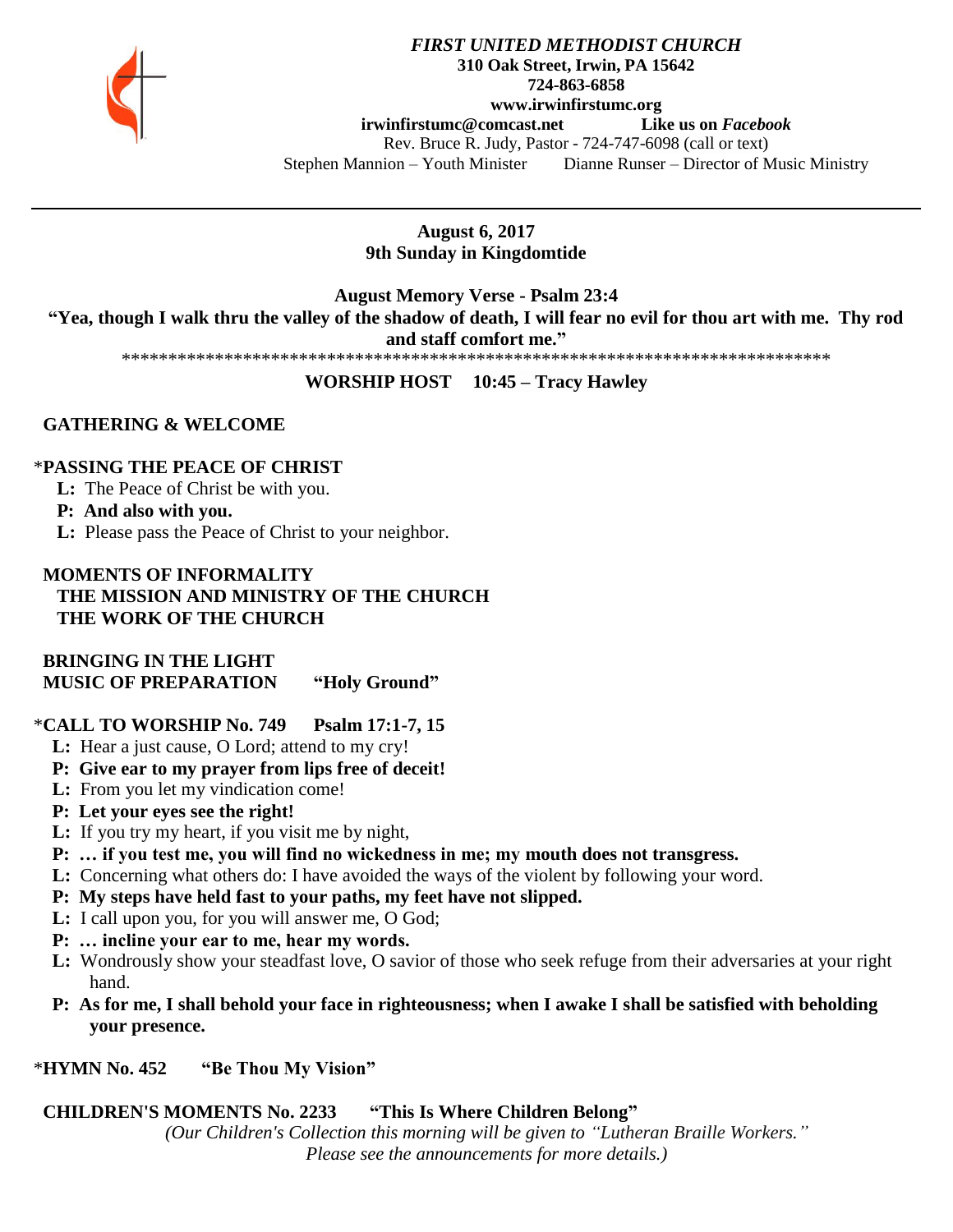**SPECIAL MUSIC** "Heaven Came Down" – Michaela Andrison

## WORD OF GOD Genesis 32:22-31

PRESENTATION OF GOD'S TITHES AND OUR OFFERINGS **OFFERTORY** "Bread of the World" \*DOXOLOGY No. 95 Praise God, from whom all blessings flow; praise Him, all creatures here below:

praise Him above ye heavenly host; praise Father, Son, and Holy Ghost. Amen \*PRAYER OF DEDICATION AND THANKS

\*HYMN No. 614 "For the Bread Which You Have Broken"

## **JOYS AND CONCERNS**

For our joys we say: "Praise the Lord." For our concerns we say: "Lord, hear our prayers."

## **PASTORAL PRAYER & THE LORD'S PRAYER**

Our Father who art in heaven, hallowed be thy name, thy kingdom come, thy will be done on earth as it is in heaven. Give us this day our daily bread; and forgive us our trespasses as we forgive those who trespass against us. And lead us not into temptation, but deliver us from evil, for thine is the kingdom, and the power and the glory forever. AMEN.

\*SERMON SCRIPTURE Matthew 14:13-21

**SERMON** "You Feed Them!"

**SACRAMENT OF HOLY COMMUNION THE INVITATION WORDS OF ASSURANCE SACRAMENT** (All are welcome. Please follow the directions of the ushers.) "Standing on the Promises" **\*HYMN No. 374** 

## \*BENEDICTION

\*MUSIC OF PARTING "Christians, We Have Met to Worship"

> \*Please stand if you are able The service is under the control of the Holy Spirit. The altar rail is always open.

**ATTENDANCE LAST WEEK** Saturday: 18 Sunday: 8:15 - 51 10:45 - 83

## **SERVING YOU TODAY**

**GREETERS:** 8:15 - Connie Fontana & Barbara Ceresa

10:45 – Lee Stewart & Burnetta Green **USHERS TEAMS:** 8:15 – Terri Yurcisin

10:45 - Joel Frye/Bill Hawley

10:45 – Penny Brant & Josh Burger **SOUND TEAM:** 8:15 - Jason Kirsch, Fritz Runser

NURSERY: Our Nursery (birth through age 5) is open during the 10:45 worship service. In the event that there is no attendent in the nursery, parents are still welcome to use the nursery however they must stay with their children.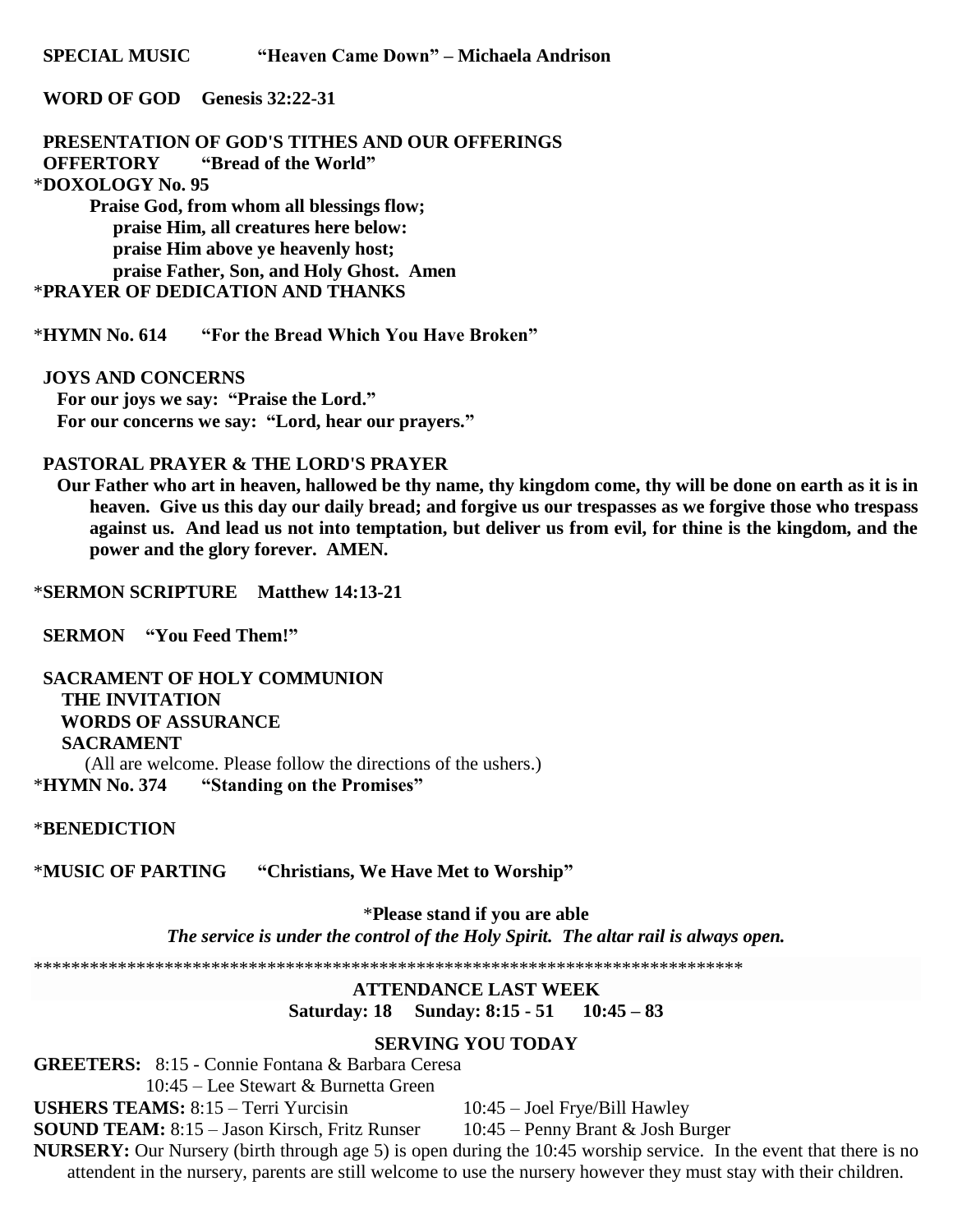**ALTAR FLOWERS:** The flowers on the Altar today are presented by Julie Gurowski and Gayle Roberts in loving memory of their father, Dennis Hearn, who passed away 1 year ago today.

\*\*\*\*\*\*\*\*\*\*\*\*\*\*\*\*\*\*\*\*\*\*\*\*\*\*\*\*\*\*\*\*\*\*\*\*\*\*\*\*\*\*\*\*\*\*\*\*\*\*\*\*\*\*\*\*\*\*\*\*\*\*\*\*\*\*\*\*\*\*\*\*\*\*\*\*

#### **THIS WEEK AT OUR CHURCH**

**8:00 AM – 1:00 PM on Monday thru Thursday; 8:00 AM – Noon on Friday**

**Pastor Bruce – 10:00 AM – 1:00 PM Tuesday, Wednesday & Thursday**

724-747-6098 (call or text) or email at [preacherptl@gmail.com](mailto:preacherptl@gmail.com) *Please feel free to contact Pastor Bruce if you are in need of a pastoral visit.*

# **Today, Sunday, August 6**

**Communion** 8:00 Prayer 8:15 Worship Service 9:30 Adult Sunday School 10:45 Worship Service

## **Tuesday, August 8**

 6:15 TOPS 7:00 Trustees 7:30 NA

## **Wednesday, August 9** 10:00 Quilting 1:00 Bible Study  **7:00 Church Council**

**Thursday, August 10** 6:30 NA

**Friday, August 11** 9:00 Food Bank Truck – help needed Gym Closed

**Saturday, August 12** 9:00 Food Bank – help needed 6:00 Contemporary Worship Service

#### **Next Sunday, August 13** 8:00 Prayer

 8:15 Worship Service 9:30 Adult Sunday School 10:45 Worship Service

# **ANNOUNCEMENTS**

## \*\*\*\*\*\*\*\*\*\*\*\*\*\*\*\*\*\*\*\*\*\*\*\*\*\*\*\*\*\*\*\*\*\*\*\*\*\*\*\*\*\*\*\*\*\*\*\*\*\*\*\*\*\*\*\*\*\*\*\*\*\*\*\*\*\*\*\*\*\*\*\*\*\*\*\*

**CHILDREN'S COLLECTIONS:** The Children's Collection this week will be given to the "Lutheran Braille Workers." Lutheran Braille Workers assisted our Confirmation Class several years ago when one of the sightimpaired students needed a Bible.

# *About Lutheran Braille Workers*

**In 1943 it started with a mission:** With a dedicated mission heart, Helene Loewe Koehler responded to a plea from Mr. Fred Graepp for Braille Bibles for blind pastors in Germany. As a result, Lutheran Braille Workers (LBW) was founded in 1943.Helene learned Braille from Mr. Graepp by correspondence, keeping them and her Braille manuscripts in a shoe box under her bed.

- The Strategy: Helene's brother, Norman Loeber, created a Braille press using rollers from their mother's ringer washer.
- The Team: Helene sought the assistance of the Ladies Aid Society of Trinity Lutheran Church, and this became the first of nearly 200 Braille and Large Print Work Centers.

**Today:** The Mission is to provide the message of salvation, through faith in Jesus Christ to individuals who are blind or visually impaired throughout the world.

- The Strategy: To implement the best means to freely provide quality Bibles and Christian publications in Braille and Large Print formats to individuals who are blind or visually impaired.
- The Team: Providing the Word of God freely to people who are blind or visually impaired has been the focus of Lutheran Braille Workers since it was founded in 1943. The work has grown from producing titles in a single language to 30 languages; and the volunteer work force has grown from one volunteer working out of a shoebox in her home to more than 5000 volunteers in about 200 work centers across the United States!
- **The Support:** Our publications are distributed free of charge in more than 120 countries around the globe. Volunteers, mission minded financial partners and prayer warriors assist LBW in *helping people touch the promises of Jesus*, delivering God's Word in formats they can read for themselves.

You can learn more about Lutheran Braille Workers, Inc. at [http://www.lbwinc.org](http://www.lbwinc.org/)

Lutheran Braille Workers: 7/30 - \$88.40

\*\*\*\*\*\*\*\*\*\*\*\*\*\*\*\*\*\*\*\*\*\*\*\*\*\*\*\*\*\*\*\*\*\*\*\*\*\*\*\*\*\*\*\*\*\*\*\*\*\*\*\*\*\*\*\*\*\*\*\*\*\*\*\*\*\*\*\*\*\*\*\*\*\*\*\*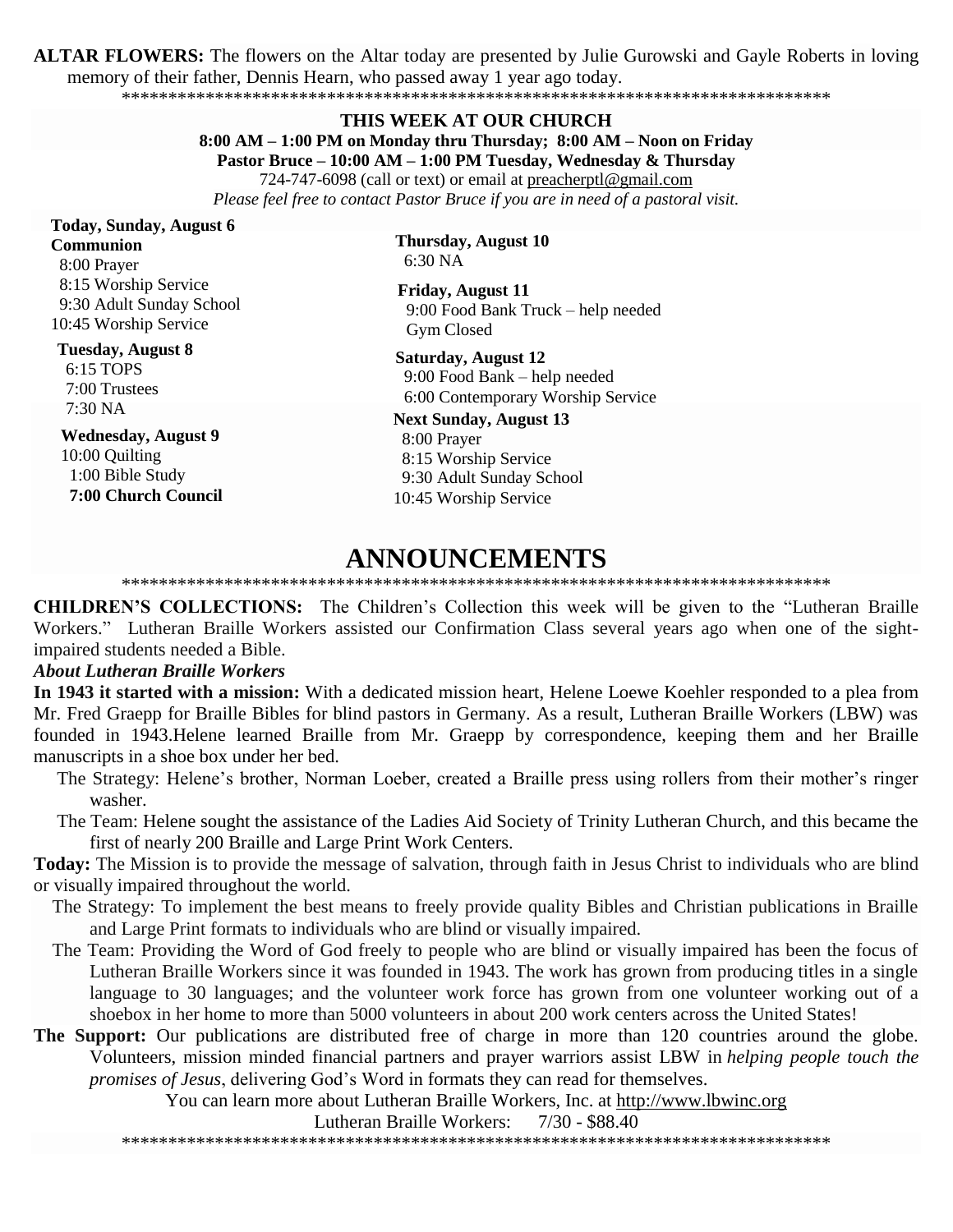**COMING SOON...RADA Cutlery Sale!** Our church will once again be selling the RADA Cutlery in the Fall. The brochures are not in yet, but will be placed on a table in the narthex along with the order forms. Get your Christmas shopping done early! Proceeds from this sale will go to our General Church Fund.

\*\*\*\*\*\*\*\*\*\*\*\*\*\*\*\*\*\*\*\*\*\*\*\*\*\*\*\*\*\*\*\*\*\*\*\*\*\*\*\*\*\*\*\*\*\*\*\*\*\*\*\*\*\*\*\*\*\*\*\*\*\*\*\*\*\*\*\*\*\*\*\*\*\*\*\*

# GIVEAWAY – HOUSEHOLD ITEMS

# *Back to School Donation Drive*

Saturday, August  $26^{th}$  9:00 AM – 12:00 Noon Please see the bulletin insert, bulletin board flyers or contact Lonny Vogel (724-875-1975) for more details. \*\*\*\*\*\*\*\*\*\*\*\*\*\*\*\*\*\*\*\*\*\*\*\*\*\*\*\*\*\*\*\*\*\*\*\*\*\*\*\*\*\*\*\*\*\*\*\*\*\*\*\*\*\*\*\*\*\*\*\*\*\*\*\*\*\*\*\*\*\*\*\*\*\*\*\*



**August 12:** "*Weed and Feed."* Meet at the church at 10am. We will do some weeding for some elderly individuals in the neighborhood, then go eat a late lunch at Colonial Grill. We will be done by 2pm. Bring money for lunch.

Any questions: contact Stephen at [pastormannion@gmail.com](javascript:window.top.ZmObjectManager.__doClickObject(document.getElementById(%22OBJ_PREFIX_DWT2566_com_zimbra_email%22));) or 412-610-3289. Don't be shy, leave a voicemail!

## \*\*\*\*\*\*\*\*\*\*\*\*\*\*\*\*\*\*\*\*\*\*\*\*\*\*\*\*\*\*\*\*\*\*\*\*\*\*\*\*\*\*\*\*\*\*\*\*\*\*\*\*\*\*\*\*\*\*\*\*\*\*\*\*\*\*\*\*\*\*\*\*\*\*\*\*

Our church picnic will be on August 14, 2017 at Oak Hollow Park, Pine Pavilion. Please see the flyer in the bulletin or newsletter for more details on the picnic.

\*\*\*\*\*\*\*\*\*\*\*\*\*\*\*\*\*\*\*\*\*\*\*\*\*\*\*\*\*\*\*\*\*\*\*\*\*\*\*\*\*\*\*\*\*\*\*\*\*\*\*\*\*\*\*\*\*\*\*\*\*\*\*\*\*\*\*\*\*\*\*\*\*\*\*\*

uurch

# **ATTENTION: PARENTS AND CHILDREN FROM TODDLER TO HIGH SCHOOL**



Summer Sunday School class will be on Sunday, August 20<sup>th</sup> at 9:30 AM. The class will have a short lesson by Pastor Bruce, a snack, face painting and making



animal balloons.

PLEASE PLAN TO ATTEND and make our Summer Sunday School a success!

Anyone interested in helping should contact Ethel Rosenburg (724-864-3833) or Pastor Bruce (724-747-6098.) \*\*\*\*\*\*\*\*\*\*\*\*\*\*\*\*\*\*\*\*\*\*\*\*\*\*\*\*\*\*\*\*\*\*\*\*\*\*\*\*\*\*\*\*\*\*\*\*\*\*\*\*\*\*\*\*\*\*\*\*\*\*\*\*\*\*\*\*\*\*\*\*\*\*\*\*



 $\mathrm{Help}{}^{p}$ 

*In order for our worship services to run as smoothly as possible, we need volunteers to help. Currently, we are in need of:*

**VOLUNTEERS NEEDED!**

**ACOLYTES –** young people to bring in the light and take the light out to the world. Robes are usually worn and the acolyte usually sits either in the choir loft or in the front row of the congregation. We hope to have a different acolyte at each service. There is a sign-up sheet for weekly assignment. Third grade students to adult. Contact Pastor Bruce (724-747-6098) to help or for more information.

**WORSHIP HOSTS –** People who are able to lead at the beginning of the service, reading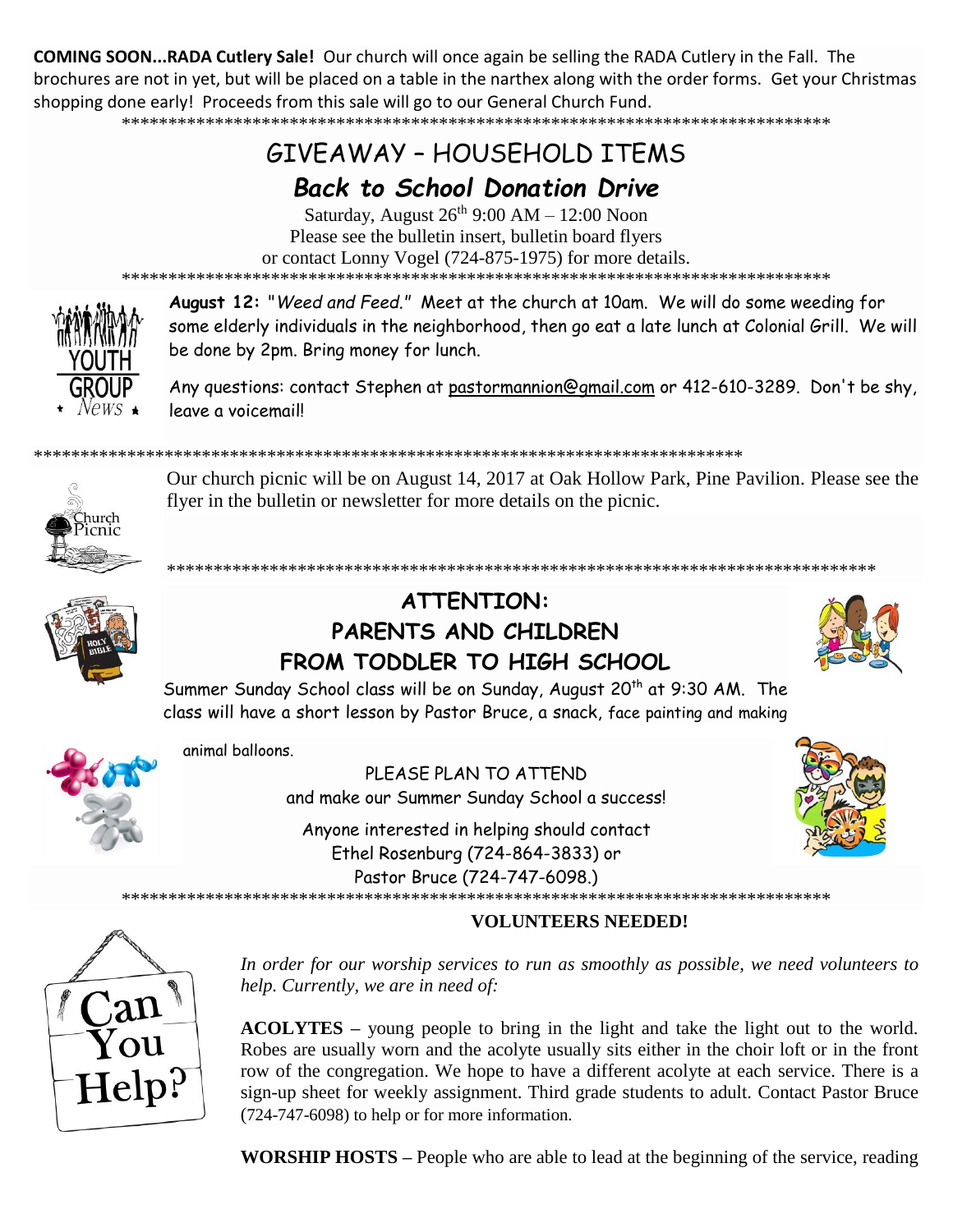from the bulletin, reading the scripture and reading the announcements. The goal is to make the congregation comfortable in our services and welcome in our church. Usually the worship host serves for one month for the convenience of scheduling, but this can vary according to your schedule. High school students to adult. Contact Tracy Hawley (724-863-8915) to volunteer or for more information.

**USHERS –** These people welcome the congregation, pass out bulletins, take up the offering, collect prayer cards and take them to the pastor, and assist with communion. This is a job for all ages. There are usher teams which serve in rotation at both services and at special services. Contact Tom Lehner (724-864-0823) to volunteer or for more information.

**GREETERS –** These friendly people stand at the door greeting all who attend our services. They welcome and provide directions to visitors. This is a job for all ages. Contact Burnetta Green (724-863-0255) to volunteer or for more information.

**COMMUNION STEWARDS –** These people prepare communion and clean-up after the service. It is an important "behind the scenes" service to our congregation. Contact Ed Caswell (724-863-7160) to volunteer or for more information.

**ALTAR GUILD** – These people change the altar cloths and go through the pews periodically to make sure that pencils are sharpened, pew pads are filled and books are straightened. This is also an important "behind the scenes" service to our congregation and is done at your convenience during the week. Contact Peggy Kooser (724-961-5239) to volunteer or for more information.

## \*\*\*\*\*\*\*\*\*\*\*\*\*\*\*\*\*\*\*\*\*\*\*\*\*\*\*\*\*\*\*\*\*\*\*\*\*\*\*\*\*\*\*\*\*\*\*\*\*\*\*\*\*\*\*\*\*\*\*\*\*\*\*\*\*\*\*\*\*\*\*\*\*\*\*\*



# **COMING IN SEPTEMBER … CONGREGATIONAL LUNCHEON**

On Sunday, September 17, 2017 our congregation is invited to attend a covered dish luncheon after the 10:45 service in the gymnasium/fellowship hall. See the September Newsletter and the up-coming weekly bulletins for more information.

## \*\*\*\*\*\*\*\*\*\*\*\*\*\*\*\*\*\*\*\*\*\*\*\*\*\*\*\*\*\*\*\*\*\*\*\*\*\*\*\*\*\*\*\*\*\*\*\*\*\*\*\*\*\*\*\*\*\*\*\*\*\*\*\*\*\*\*\*\*\*\*\*\*\*\*\*

**PRAYER QUILT**: The *Stitch in Faith Ministry* team are currently taking requests for Prayer Quilts. Please take a peach colored "Prayer Quilt Request" form from the information stand in the Narthex, fill it out, and place it in the slot in the church office door. If you need more information, please contact Mary Reed or Cindi Painter.

## \*\*\*\*\*\*\*\*\*\*\*\*\*\*\*\*\*\*\*\*\*\*\*\*\*\*\*\*\*\*\*\*\*\*\*\*\*\*\*\*\*\*\*\*\*\*\*\*\*\*\*\*\*\*\*\*\*\*\*\*\*\*\*\*\*\*\*\*\*\*\*\*\*\*\*\*

# **ANNUAL CONNECTIONAL APPORTIONMENTS**

Take note of the annual Connectional Apportionment thermometer in the narthex. Here we will be able to monitor our progress. Let us pull together and help us to reach our goal of \$38,892 for our 2017 commitment.

\*\*\*\*\*\*\*\*\*\*\*\*\*\*\*\*\*\*\*\*\*\*\*\*\*\*\*\*\*\*\*\*\*\*\*\*\*\*\*\*\*\*\*\*\*\*\*\*\*\*\*\*\*\*\*\*\*\*\*\*\*\*\*\*\*\*\*\*\*\*\*\*\*\*\*\*

**CAMP NEWS**...Please keep the following campers (and Grandmas) in your prayers this week as they head off to Jumonville August 6-9 for Mommy/Daddy/Grandparent and Me Camp:

**Beverly McDonald, Dakota Gilroy, Ava Gilroy, Mason Gilroy, Laurie Saporito, Hayden Saporito, Cameron Saporito, Logan Saporito, Irelyn O'Reilly, and Kelton O'Reilly**



Our final hoagie sale for the year will be Sunday, August 20th. Order forms are on the table in the narthex. Thank you for supporting our campers through prayers and fundraising. What a fun year it was! We had 27 campers registered...an increase from last year!!!